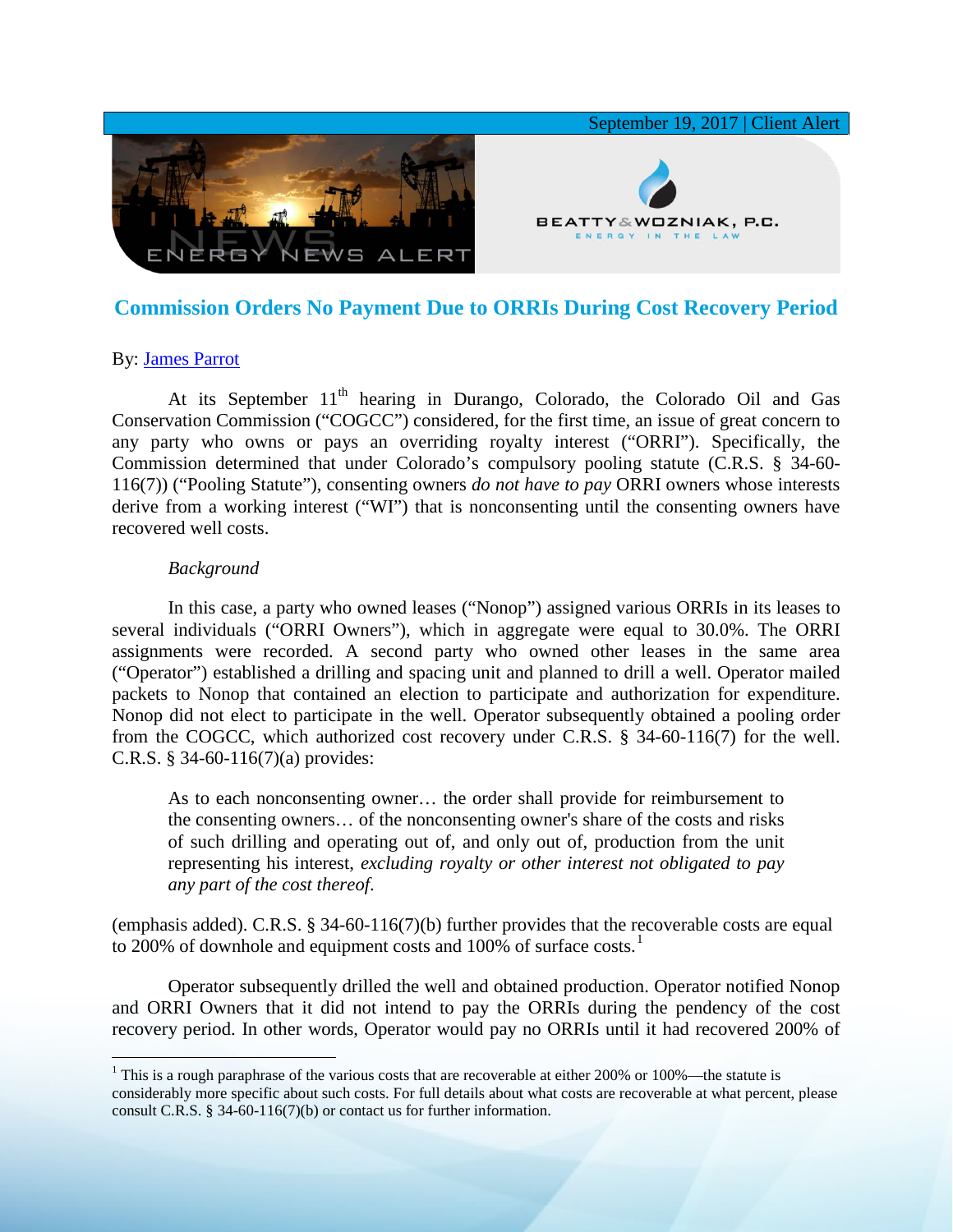downhole and equipment costs and 100% of surface costs. ORRI Owners objected and eventually filed an application to the COGCC to determine whether such costs could be withheld during the cost-recovery period.

The COGCC bifurcated the hearing into two issues. The first was whether consenting owners must pay ORRIs during the cost recovery period, which issue hinged on whether an ORRI is included in "*royalty or other interest not obligated to pay any part of the cost thereof…*" The second issue was whether the aggregate 30% ORRI was so egregious as to justify equitable relief under the Pooling Statute's requirement that every pooling order "shall be upon terms and conditions that are just and reasonable ..." The COGCC stayed the equitable arguments and at the September hearing in Durango, considered only the first issue.

#### *Arguments and Deliberations*

ORRI Owners took the position that the plain language of the statute, "*royalty or other interest not obligated to pay any part of the cost thereof*…" includes ORRIs. Hence, Operator must pay ORRI Owners during the cost-recovery period. ORRI Owners argued that the language was unambiguous, *ergo* no further statutory interpretation would be necessary. ORRI Owners also argued that operators are free to drill or not drill and should make the choice partially on the basis of lease burdens. Finally, ORRI Owners argued that numerous individuals and families rely on ORRIs for income and it would be unfair to them to rule for Operator.

Operator argued that the language was ambiguous and therefore the Commission must consider other canons of statutory interpretation. Operator argued that the phrase "overriding royalty interest" is specifically used elsewhere in the Colorado Oil and Gas Conservation Act, C.R.S. §§ 34-60-101, *et seq.* (the "Act") and that its exclusion from the Pooling Statute was intentional. Operator also argued that a nonoperator could get around the cost-recovery provision of the Pooling Statute by conveying a 100% ORRI. Operator further argued that since an ORRI derives from and arises out of a WI, it is subject to the WI owner's decision to participate or accept a risk penalty. Finally, Operator argued that parties are free to negotiate ORRI assignments that allow an ORRI to have a say in whether the WI participates or not.

In deliberations, Commissioners found the use of "overriding royalty interest" elsewhere in the Act persuasive. They also agreed that it would frustrate the risk and reward mechanism of the Act if parties could avoid penalties by carving out ORRIs. The Commissioners voted to deny ORRI Owners' Application because the Pooling Statute does not require consenting owners to pay an ORRI that arises from a nonconsenting WI until the consenting owners have recovered their costs.

### *Implications*

The COGCC's ruling may be appealed to district court and eventually the Colorado Supreme Court. If it is upheld on appeal, the obvious result will be that operators will move ORRIs that arise from nonconsenting WIs from the "before payout" column to the "after payout" column of their DOI decks. While the issue is being appealed, however, operators should consider suspending such ORRIs.